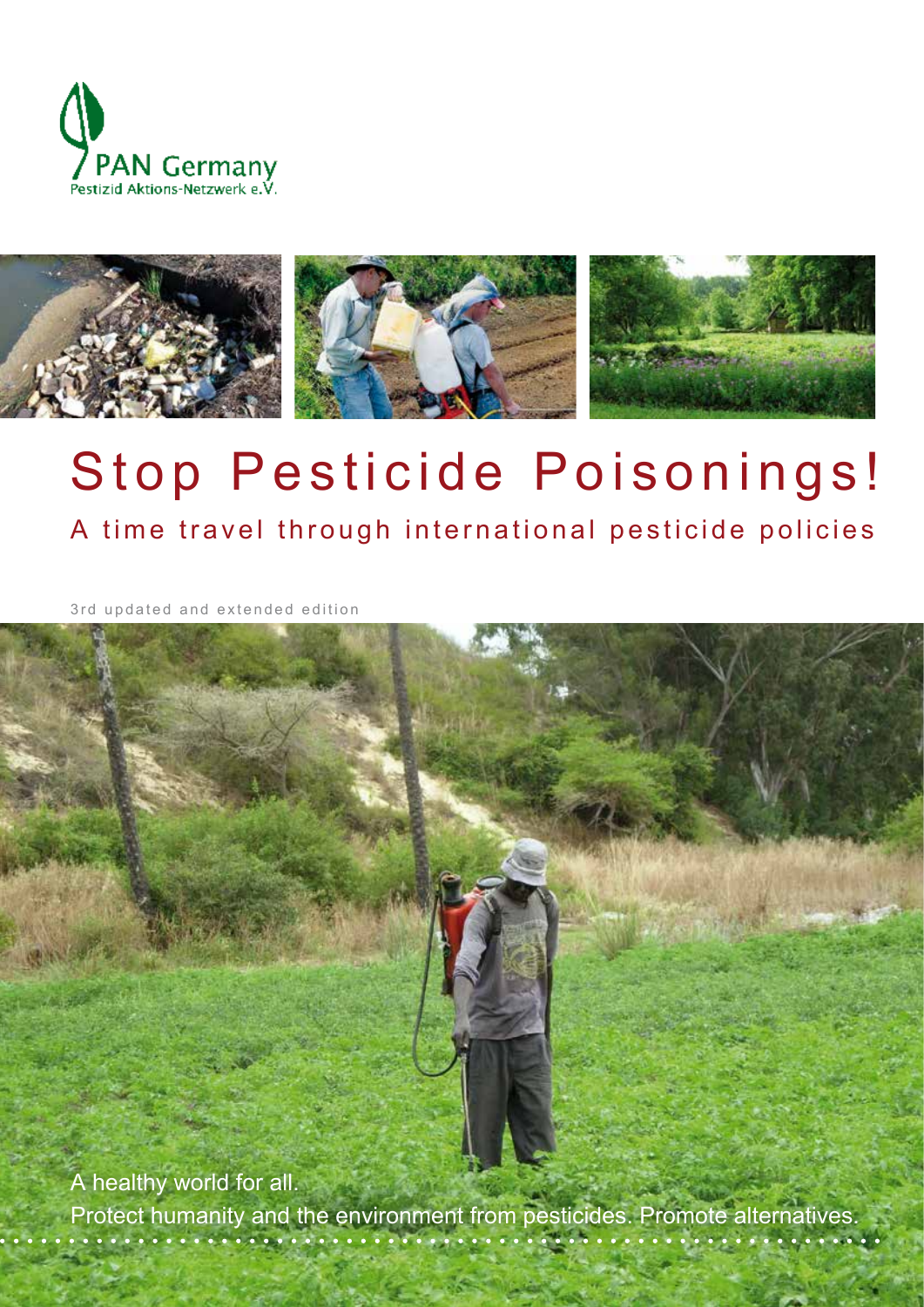#### Table of Contents

#### **Impressum**

© Pestizid Aktions-Netzwerk (PAN) e. V.

Nernstweg 32, 22765 Hamburg, Germany, Phone: +49 (0)40 - 3991910 - 0, Email: info@pan-germany.org Website: www.pan-germany.org

Hamburg, December 2013/slightly modified and reprinted September 2014/modified and reprinted December 2016 Author: Carina Weber; update 2016: Meriel Watts.

Title of the first edition: Stop Pesticide Poisonings! New pesticide policies needed after decades of failure.

**Photos** Cover Page (from left to right): RAP AL, RAP AL, Carina Weber, (bottom) Carina Weber. Page 3: Carina Weber. Page 4: Carina Weber. Page 6: RAP AL. Page 7: Carina Weber. Page 8: (top) elnavegante/fotolia.com, (bottom) PAN North America. Page 9: Carina Weber. Page 10: Kurt Bouda/pixelio.de. Page 11: RAP-AL. Page 12: Boethling\_Agenda. Page 13: PAN International. Page 14: Carina Weber. Page 16 (from top to bottom): Fernando Ramirez/RAP-AL, PAN Africa, Stefan Rösler-NABU, RAP-AL.

**Acknowledgements** We would like to thank Dr. Andrea Brechelt and Barbara Dinham for the expert input they provided for the first edition and also our financial supporters (for details see below) for their valuable contribution.

**This Publication** was published and reprinted with financial support from Bread for the World Germany and Misereor (for the first edition). These financial sponsors are not responsible for the authenticity, accuracy and completeness of the information provided here, nor are they responsible for compliance with laws that protect individual personal rights or the protection of individual privacy rights.

**PAN Germany** is a charitable organisation which provides information on the adverse effects of pesticides and promotes environmentally friendly and socially just alternatives. We are part of the International Pesticide Action Network (PAN). Our work areas range from critical assessments of the pesticide industry to constructive interaction with policy-makers and practical services for farmers and consumers.

#### **Support PAN Germany. Donate now.**

GLS Gemeinschaftsbank eG, BIC/Swift: GENODEM1GLS, IBAN: DE91 4306 0967 2032 0968 00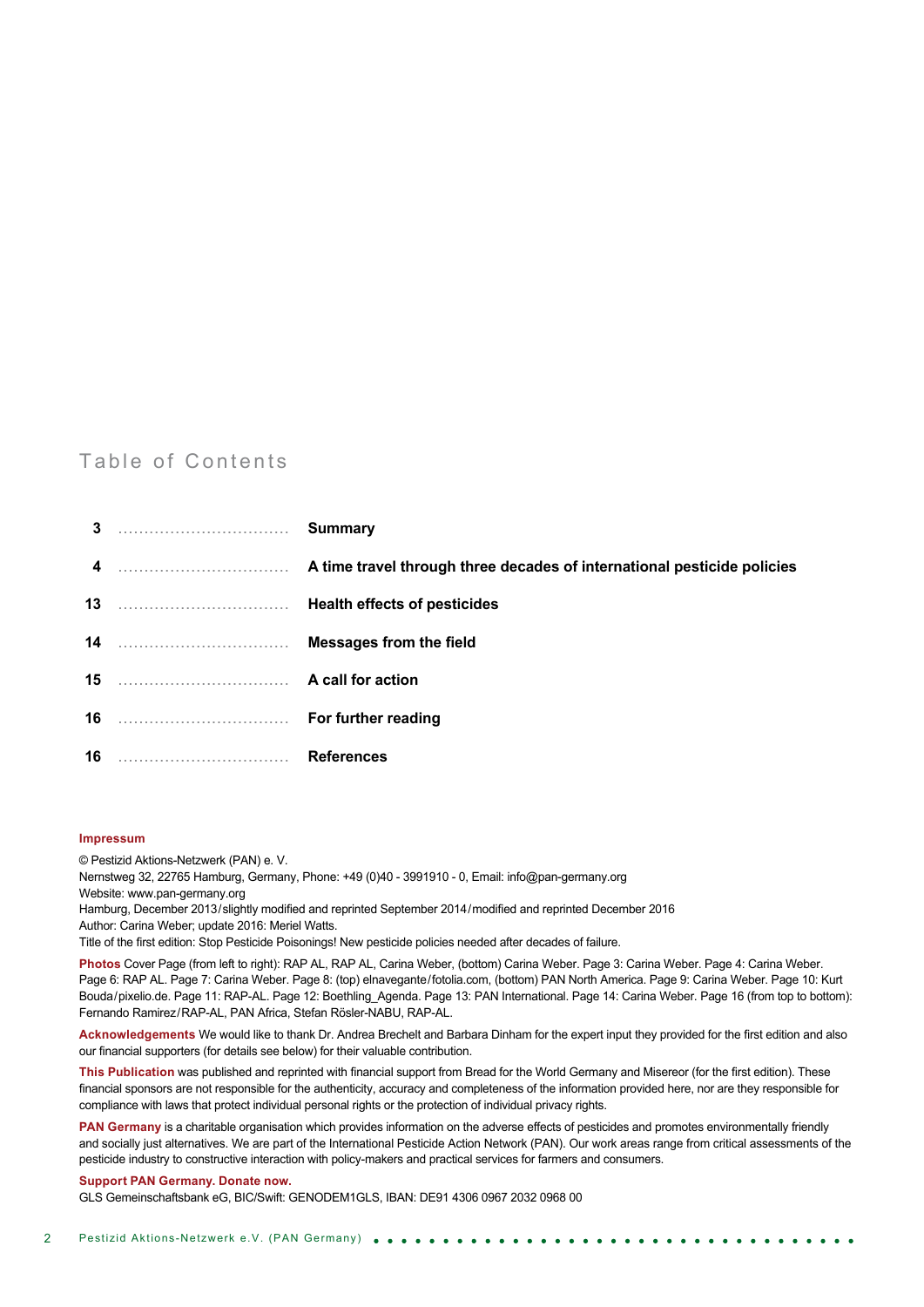#### Summary

**"Stop Pesticide Poisonings" depicts why a growing number of individuals and organiations no longer believe that training can achieve so called "safe use" of hazardous pesticides.** Instead, many bodies call for a progressive ban of hazardous pesticides and support a systematic phase-in of agro-ecological approaches to produce food and fibre and to manage plant pests and diseases in agriculture. Stop Pesticide Poisonings takes the reader on a journey through the years since pesticide poisonings in developing countries first came to international attention. It highlights the global efforts to solve pesticide-related problems, and looks behind the statements and statistics of dangerous pesticide use and poisonings in developing countries.

The key message of Stop Pesticide Poisonings is that "safe use of highly hazardous pesticides" is not possible, especially in developing countries. It suggests the urgent need for a progressive ban of highly hazardous pesticides, while phasing in sustainable, ecosystem-based plant production systems.

Actions need the support not only of governments, but also of the whole fabric of society: particularly producers, traders and consumers of agricultural goods. 'A call for action' highlights actions that governments, the pesticide industry and food and fibre producers, processors and distributors should undertake to contribute to the development of a less toxic agricultural system. Consumers can have a strong influence by calling on those actors to increase safety within the food and fibre chain. A particular focus should be on those who suffer most: small scale farmers and agricultural workers who live in extremely unsafe and poor conditions.

## Stop Pesticide Poisonings!



Carina Weber, December 2016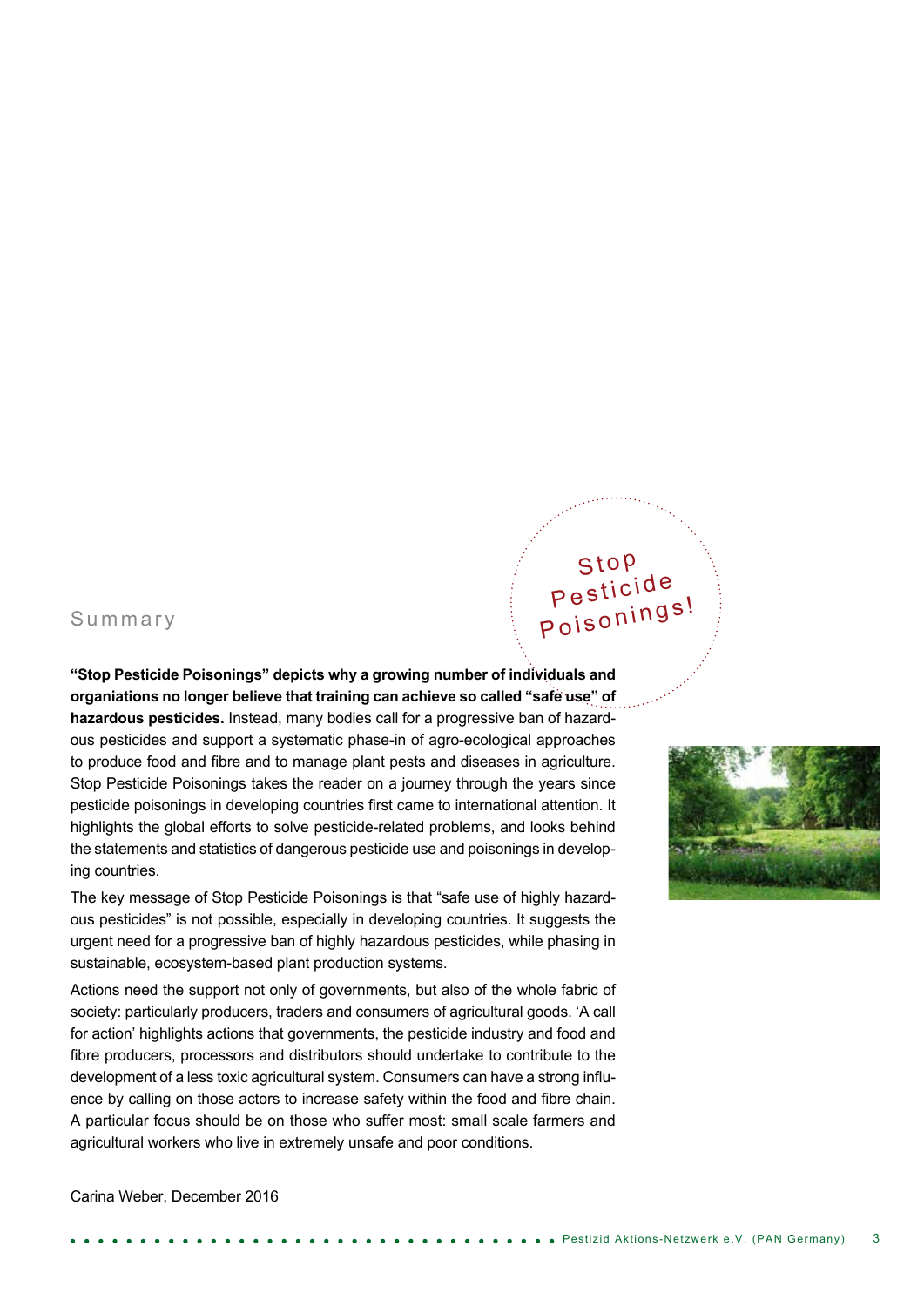*Pesticides are undermining our children's health and intelligence.<sup>1</sup>*

4 Pestizid Aktions-Netzwerk e.V. (PAN Germany)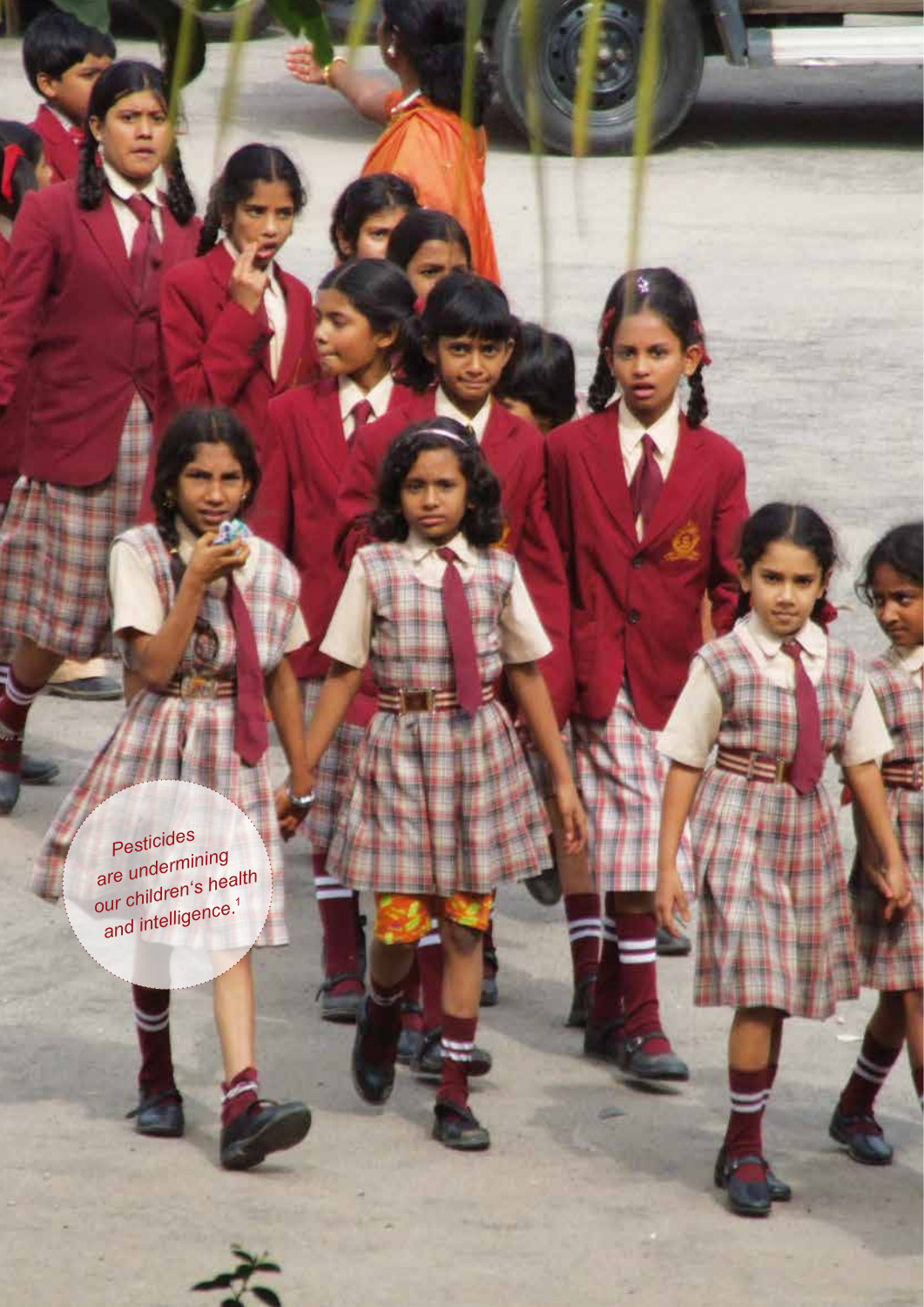## A time travel through three decades of international pesticide policies

#### An influential book opens eyes and triggers action

**The problems of pesticides in developing countries became an international public issue about three decades ago,** largely triggered by publication of the *Circle of Poison* in 1981. It was written by two investigative journalists, David Weir and Marc Shapiro, and presented facts and figures about pesticide-related problems. For the first time, pesticide victims in developing countries had a voice.

The two authors followed the trail of how pesticides produced and restricted in the global North are exported to poor countries, where they are sold indiscriminately to untrained farmers who lack appropriate personal protective equipment. They reported how pesticides cause widespread sickness and death in Africa, Asia and Latin America. And they recorded how these pesticides come back to industrialised countries in the Global North as residues in food and feed, where they can cause harm to the health of consumers. At the end of their book Weir and Shapiro asked people all over the world to help break this circle of poison.

The *Circle of Poison* was a key stimulus for founding the global Pesticide Action Network (PAN) in 1982. PAN undertook to address human and environmental health problems caused by aggressively advertised and marketed pesticide products for chemically intensive agricultural systems.

#### 1981

For the first time, pesticide victims in developing countries had a voice.

#### A PAN activist calls for tougher standards

**One year later, in 1982, another influential book was published. The author, David Bull, was one of the first activists of the international PAN.** *A Growing Problem: Pesticides and the Third World Poor* detailed the scale of health and environmental problems in developing countries caused by pesticides. It stressed the urgency of carrying out effective action to counter the widespread ill-health and environmental distress being caused by pesticides.

At that time many developing countries had no plant protection legislation. David Bull and other PAN activists urged the FAO to produce a model code of practice on international trade in pesticides and pesticide use. They urged governments to adopt appropriate pesticide legislation with effective implementation and monitoring. Legislation and good regulatory standards were seen as the first step to counter pesticide problems.

1982

PAN was founded and urged the FAO to produce a model code of practice on international trade in pesticides and pesticide use.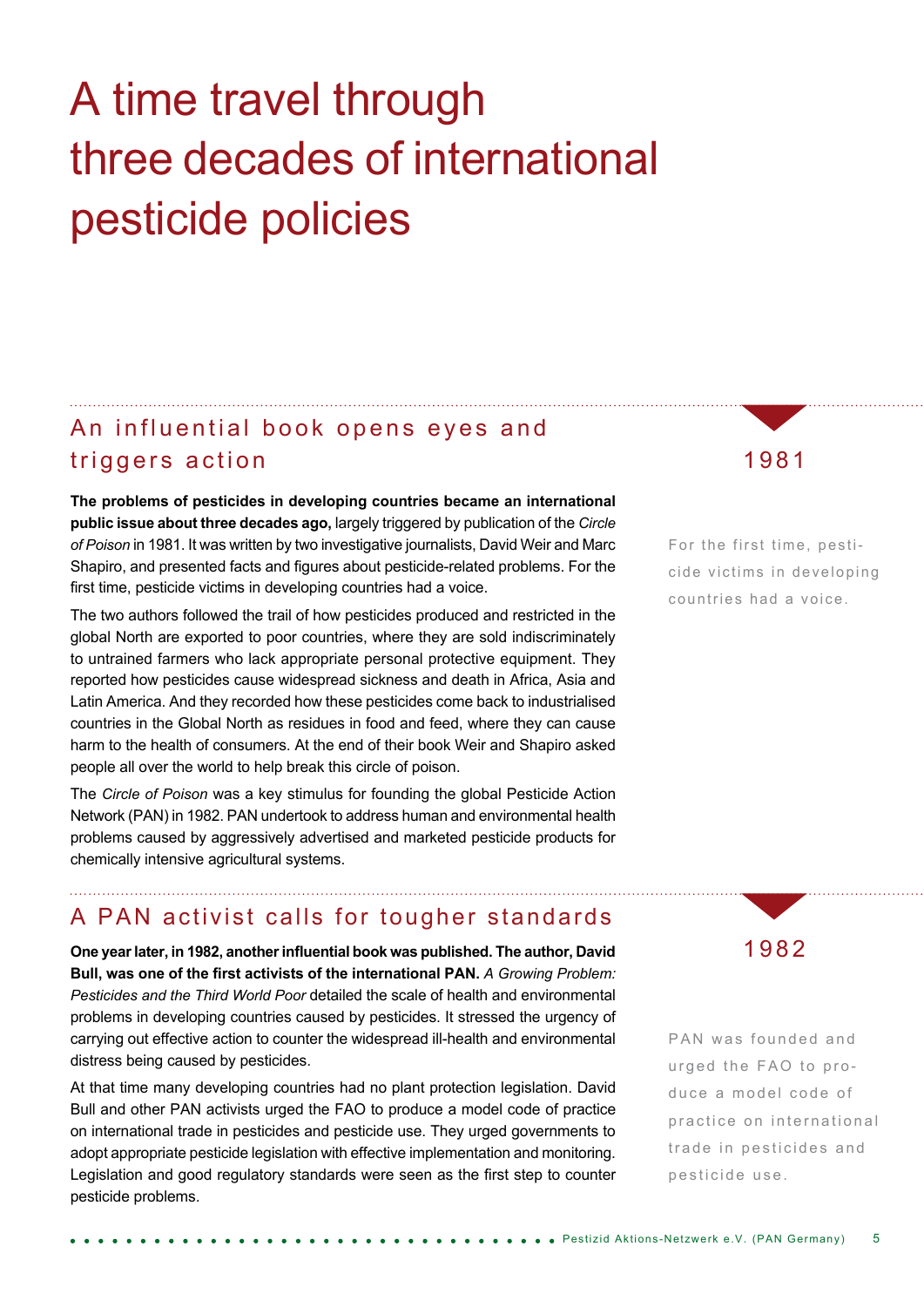

The Code of Conduct and its implementing guidelines provide the most comprehensive international standards to address pesticide problems. Many government representatives believed that the "safe use" of hazardous pesticides would be possible if all countries passed legislation and took care that it was followed by those distributing, handling, applying or disposing of pesticides.

But national legislation proved to be difficult to target and implement. To overcome the increasingly dramatic impacts and legacies of chemical-intensive pest management in developing countries, government representatives and experts called for global standards to assist implementation.

#### Global voluntary standards adopted to stop pesticide poisonings

**After intensive discussions and negotiations the FAO adopted the** *International Code of Conduct on the Distribution and Use of Pesticides***.** This Code of Conduct established standards for all public and private entities engaged in, or associated with, the distribution and use of pesticides. FAO recommended that all FAO Member Nations promote the Code of Conduct in the interest of safer and more efficient use of pesticides. At that time, and still today, the Code of Conduct and its implementing guidelines provide the most comprehensive international standards to address pesticide problems. Although voluntary, the Code has broad support of governments, the private sector and public interest groups including PAN. Since its adoption in 1985 the Code has served as the globally accepted standard for pesticide management and protection of human health and the environment. The Code promotes Integrated Pest Management as an effective alternative means of pest management. The World Health Organisation (WHO) has adopted the Code of Conduct as a guideline for public health pesticides, and promotes the use of Integrated Vector Management (IVM), where possible, as an effective alternative to pesticides in public health control strategies. The Code has been updated several times and in 2013 its name was changed to *International Code of Conduct on Pesticide Management*. 2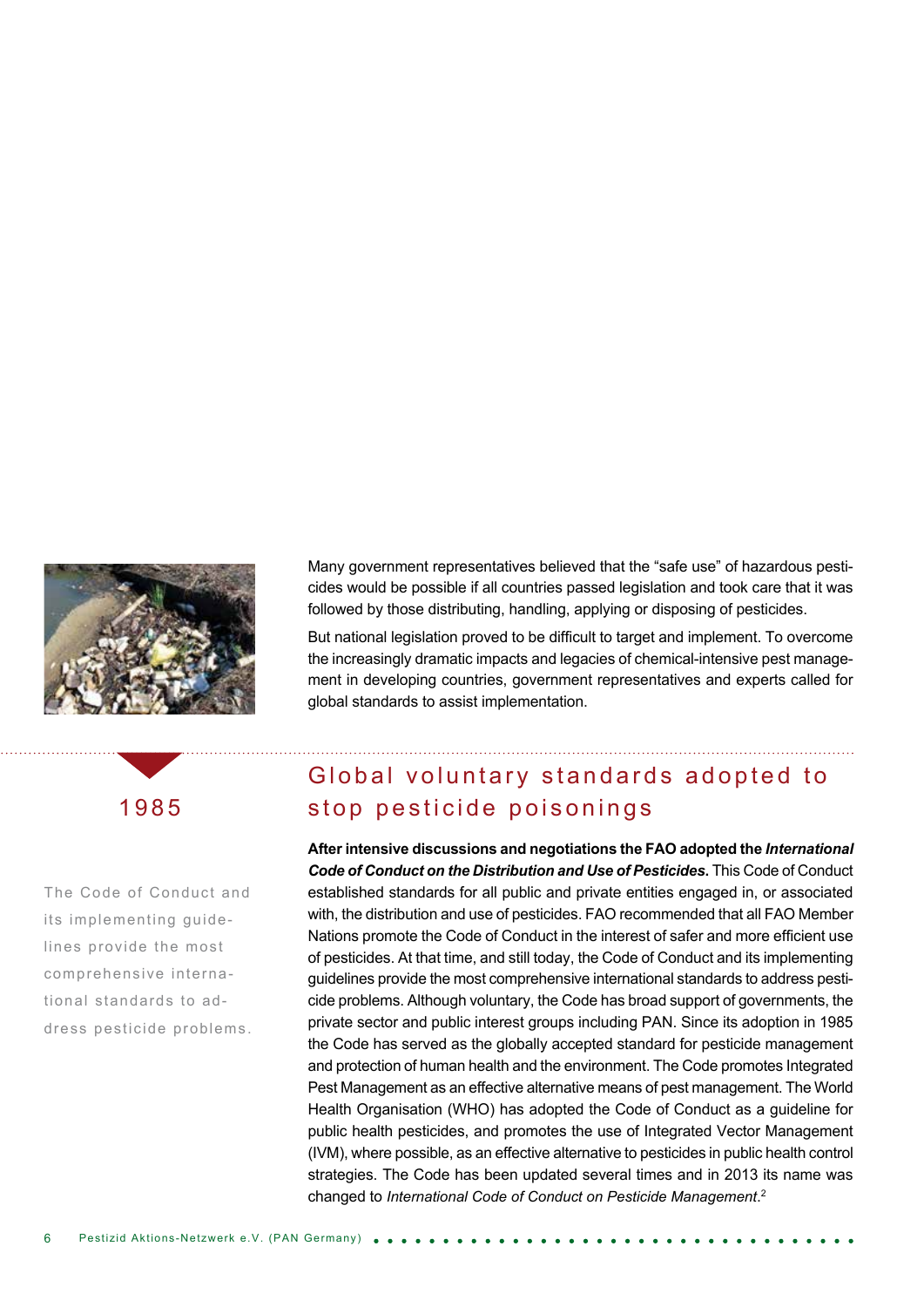### A raft of programmes aim to make pesticide use "safe"

#### **Since the 1980s the golden bullets in the fight against pesticide poisonings in developing countries have been:**

- ► pesticide legislation on distribution, use and disposal
- ► pesticide registration to make sure that only properly tested and approved pesticides are sold
- $\blacktriangleright$  training in safe and effective pesticide use.

The aim of these initiatives has been to apply strategies and approaches adopted in industrialised countries to address problems in developing countries.

Today nearly all countries have put in place pesticide legislation. Many programmes aim to help developing countries to properly register pesticides for distribution and use. And millions of farmers have been trained in 'safe' handling, use and disposal of pesticides by governmental organisations, aid agencies, the FAO, the pesticide industry and other private sector bodies, and by civil society organisations. But all these activities have not stopped the pesticide poisonings.

#### The Earth Summit in Rio de Janeiro adopts a precautionary approach

**In 1992 the United Nations Conference on Environment and Development (the Earth Summit) took place in Rio de Janeiro.** It was an unprecedented UN conference in terms of its size and the scope of concerns. The 172 countries represented made important agreements about the environment and sustainable development. One of the resulting documents was *Agenda 21* – the United Nations Programme of Action to halt and reverse the effects of environmental degradation. *Agenda 21* called on all country governments to:

- ► undertake national surveys to establish baseline information on the use of pesticides
- ► document the effects of pesticides on human health and environment
- ► establish risk reduction programmes
- ► become active to overcome pesticide related problems.

The key document – *Rio Declaration on Environment and Development* – called for the precautionary approach and encouraged action to prevent harm without waiting for scientific evidence of the causes of adverse effects:

#### *"Principle 15*

*In order to protect the environment, the precautionary approach shall be widely applied by States according to their capabilities. Where there are threats of serious or irreversible damage, lack of full scientific certainty shall not be used as a reason for postponing cost-effective measures to prevent environmental degradation." <sup>3</sup>*

#### 1990s

Millions of farmers have been trained in "safe" handling, use and dis posal of pesticides…

1992



172 countries repre sented at the Earth Summit made important agreements to establish pesticide risk reduction programmes.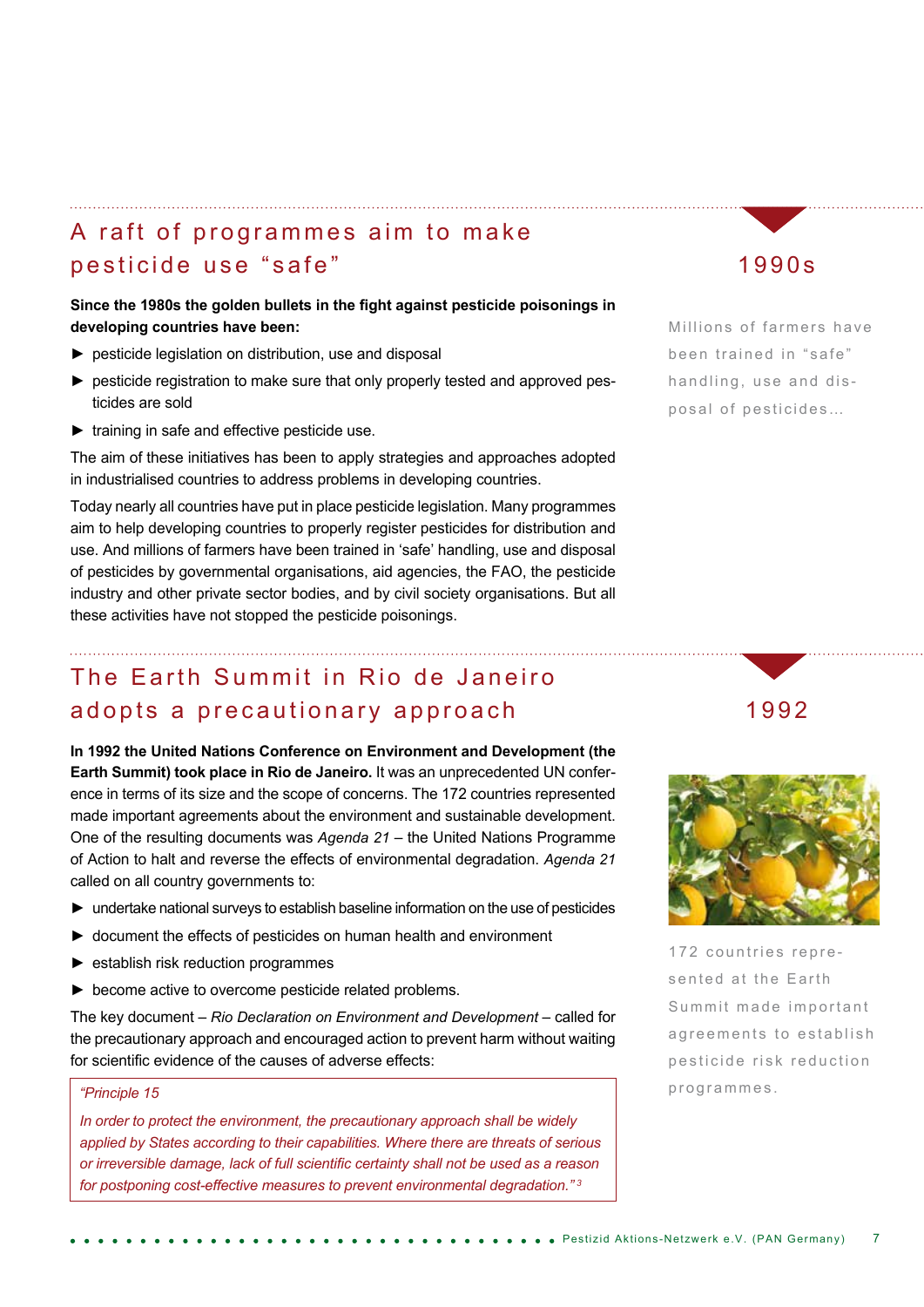

### "Safe use of pesticides" becomes an ostracized term

**Widespread doubts emerged about whether "safe use" of highly hazardous pesticides was possible in developing countries.** The term was dropped from the 2002 revision of the International *Code of Conduct on the Distribution and Use of Pesticides*. The revised Code began to address the importance of reducing and eliminating pesticide hazards. It recognised that major weaknesses of pesticide management still existed, stating that:

*"there are still major weaknesses in certain aspects of pesticide management, predominantly in developing countries. For instance, national pesticide legislation is not widely enforced due to lack of technical expertise and resources, highly hazardous or sub-standard pesticide formulations are still widely sold; and endusers are often insufficiently trained and protected to ensure that pesticides can be handled with minimum risk."* 

## 2004



The Stockholm Convention aims to eliminate production and use of certain pesticides which are defined as Persistent Organic Pollutants(POPs).

## International Conventions adopted to fight pesticide hazards

**The two most important internationally binding regulations dealing with pesticides both became effective in 2004:** The Rotterdam Convention on the Prior Informed Consent (PIC) Procedure for Certain Hazardous Chemicals and Pesticides in International Trade and the Stockholm Convention on Persistent Organic Pollutants (POPs).

The Rotterdam Convention says that chemicals/pesticides which have been banned, withdrawn or severely restricted in a defined number of countries should only be exported to a country if the importing country's government has been informed of the reasons for the regulatory action and has given positive prior consent to the importation of the chemical or pesticide. The Rotterdam Convention is an early warning system on international trade in hazardous chemicals and pesticides.

In comparison, the Stockholm Convention aims to eliminate production and use, stockpiles – and where possible presence in the environment – of certain chemicals / pesticides which are defined as POPs.

The limitations of these two international conventions $4$  are that:

- ► they are effective for only a small number of highly hazardous pesticides
- ► they mainly cover pesticides which were banned in industrialised countries many years, or even decades, ago
- ► they are only binding when a country ratifies it and becomes a "Party" to the convention
- ► there is no provision for prosecution if a Party violates the convention
- ► the incorporation of an additional chemical/pesticide can fail when even one Party rejects its inclusion.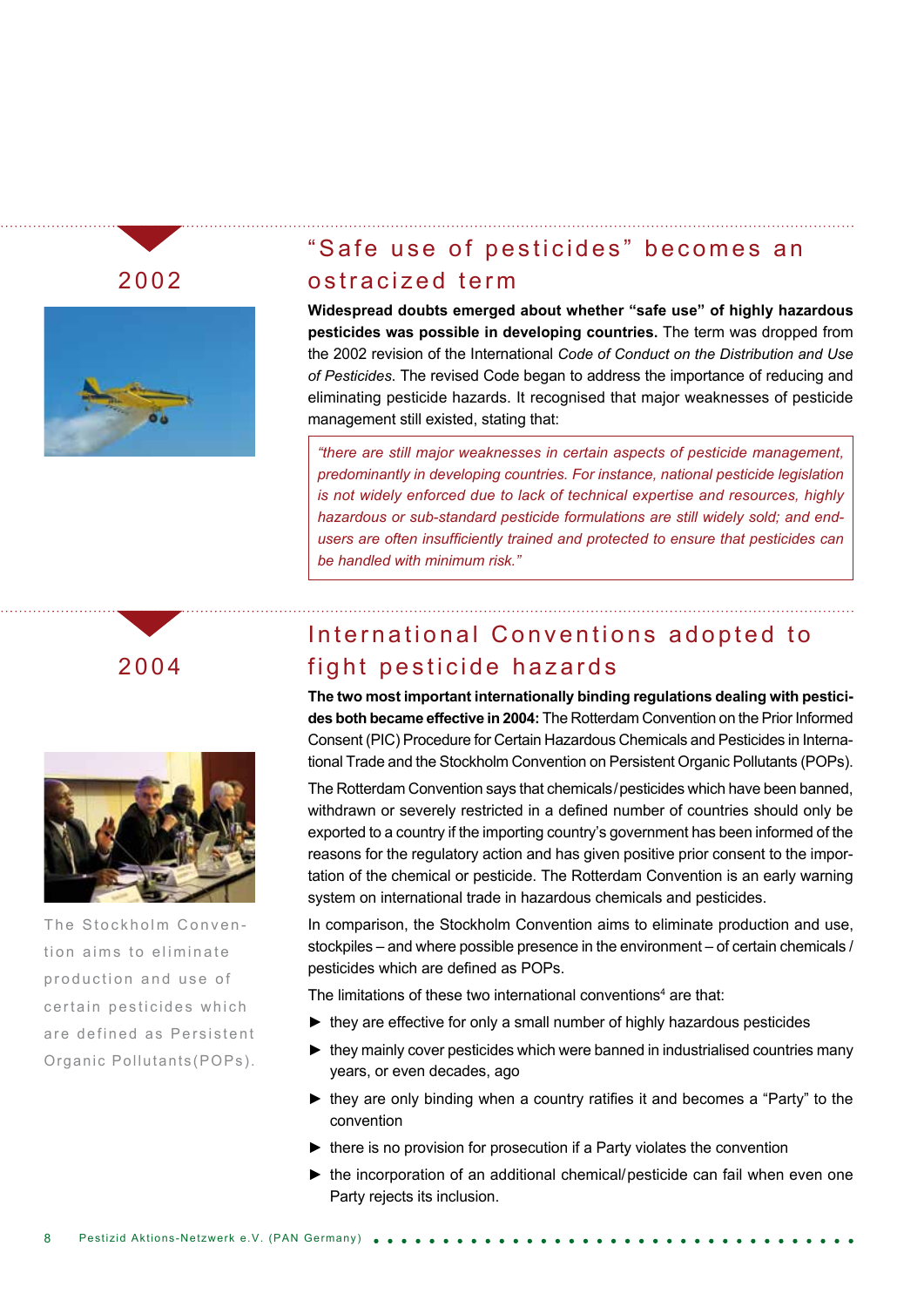#### Strategic Approach to Chemicals Management targets hazards

**In 2006 the first International Conference on Chemicals Management (ICCM) took place in Dubai. The participating representatives from governments and stakeholders adopted** *The Strategic Approach to International Chemicals Management* **(SAICM).** This new global policy and strategy aimed to achieve sound management of chemicals throughout their whole lifecycle in order to protect human health and ecosystems. As with the Code of Conduct for pesticides, SAICM is not a legally binding treaty. However, it constitutes a global political commitment on the part of governments, chemical and pesticide manufacturers, civil society organisations and others. It is a broad global commitment which aims to achieve chemical safety, including pesticide safety.

The ICCM participants unanimously agreed that the overall objective of SAICM is to "achieve the sound management of chemicals throughout their life cycle so that, by 2020, chemicals are used and produced in ways that lead to the minimization of significant adverse effects on human health and the environment".<sup>5</sup> With the adoption of SAICM the world once again formally recognized the adverse effects caused by pesticides. According to SAICM it is critical for all stakeholders to promote alternatives in order to reduce and phase out highly toxic pesticides (SAICM/ICCM.1.7).

#### 2006

SAICM is a broad global commitment which aims to achieve chemical safety, including pesticide safety.

## FAO considers a "progressive ban of highly hazardous pesticides"

**Following the intensive efforts to reduce the number of poisonings in developing countries, in 2006 the FAO Council recognised for the first time that certain pesticides could not be used without harm in developing countries.** In line with SAICM recommendations (see above), it called for a new policy approach that considered a "progressive ban of highly hazardous pesticides". In November 2006 the FAO Council recommended:

"*In view of the broad range of activities envisaged within SAICM, the Council suggested that the activities of FAO could include risk reduction, including the progressive ban on highly hazardous pesticides, promoting good agricultural practices, ensuring environmentally sound disposal of stock-piles of obsolete pesticides and capacity-building in establishing national and regional laboratories."* <sup>6</sup>

#### 2006

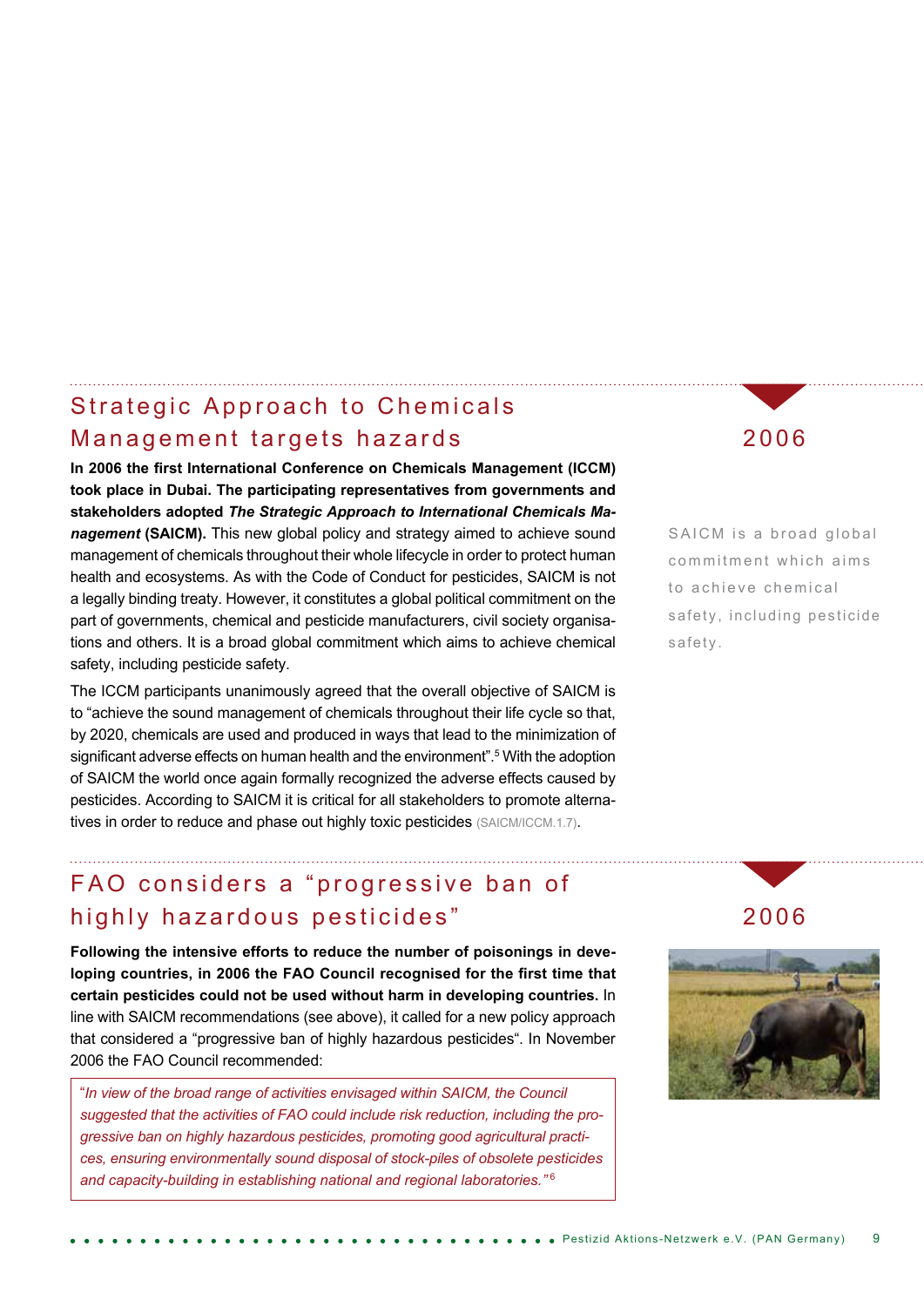The Joint Meeting on Pesticide Management (JMPM) developed criteria to define highly h a z a r d o u s p e sticides.

## JMPM develops criteria for highly hazardous pesticides

**As a result of the FAO Council decision to consider a progressive ban of highly hazardous pesticides (HHPs),** the FAO/WHO Joint Meeting on Pesticide Management (JMPM) developed criteria to define highly hazardous pesticides and recommended that FAO and WHO develop a list based on these criteria, to be updated periodically in conjunction with UNEP.

The criteria are:

- ► Pesticide formulations that meet the criteria of classes Ia or Ib of the WHO Recommended Classification of Pesticides by Hazard; or
- ► Pesticide active ingredients and their formulations that meet the criteria of carcinogenicity Categories 1A and 1B of the Globally Harmonized System on Classification and Labelling of Chemicals (GHS); or
- ► Pesticide active ingredients and their formulations that meet the criteria of mutagenicity Categories 1A and 1B of the Globally Harmonized System on Classification and Labelling of Chemicals (GHS); or
- ► Pesticide active ingredients and their formulations that meet the criteria of reproductive toxicity Categories 1A and 1B of the Globally Harmonized System on Classification and Labelling of Chemicals (GHS); or
- ► Pesticide active ingredients listed by the Stockholm Convention in its Annexes A and B, and those meeting all the criteria in paragraph 1 of Annex D of the Convention; or
- ► Pesticide active ingredients and formulations listed by the Rotterdam Convention in its Annex III; or
- ► Pesticides listed under the Montreal Protocol; or
- ► Pesticide active ingredients and formulations that have shown a high incidence of severe or irreversible adverse effects on human health or the environment.7

### 2009



## The PAN List of Highly Hazardous Pesticides becomes available online

**FAO and WHO have not identified a list of actual pesticides that meet the criteria, as was recommended by JMPM.** To assist governments and others and provide a basis for action on pesticide related hazards, PAN International published the *PAN International List of Highly Hazardous Pesticides*, including indicators that PAN recommends to identify HHPs. The guide explains the reasons for selecting these indicators and lists HHPs that meet the criteria.

The List was developed by PAN Germany for PAN International and is available at

#### ► *www.pan-germany.org/gbr/project\_work/highly\_hazardous\_pesticides.html*

It is updated regularly when major changes in the classification of hazardous pesticides take place.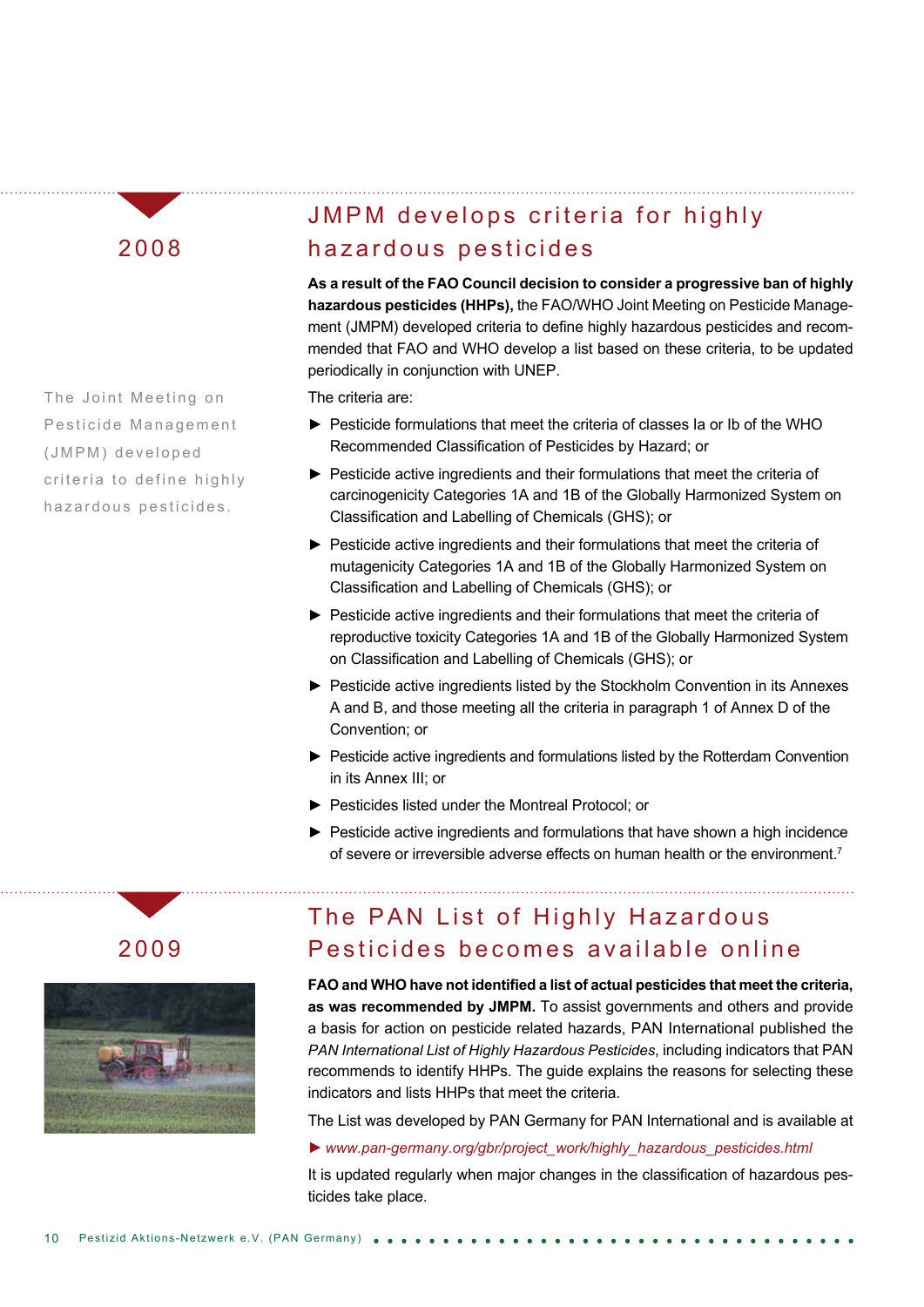### Even after 25 years of efforts to overcome pesticide poisonings a PAN Report documents widespread ill-health caused by pesticides

**Since 1985, the number of regional and international legal instruments and conventions dealing with chemicals has increased by 80%, to approximately 50 agreements.8** But their success in dealing with pesticide problems has been elusive, as documented in the PAN International publication *Communities in Peril; Global report on health impacts of pesticide use in agriculture.*

The report presents results of a wide-ranging survey of how pesticides are used in the field. PAN groups in Africa, Asia and Latin America carried out surveys in 21 areas of 13 countries. Using community monitoring strategies, they interviewed 2220 women and men small-scale farmers, agricultural workers and rural communities affected by spray drift. The PAN report found that:

- ► highly hazardous pesticides are often used
- ► the ability of workers to protect themselves is extremely limited
- ► those interviewed could neither find nor afford full personal protective equipment
- ► none of those interviewed wore personal protective equipment that met standards in industrialised countries.

The results of the PAN International monitoring report published in 2010 indicated that the 25 years of political initiatives to overcome harm caused by hazardous pesticides, since the initial adoption of the Code of Conduct by FAO in 1985, had been largely ineffective.

#### Experts question impacts of training

**An explanation for the new policy recommendation calling for a progressive ban on highly hazardous pesticides is set out in the FAO** *Guidance on Pest and Pesticide Management Policy Development***, adopted in 2010.** It questions the impact of policies that rely only on training in proper pesticide use, pointing out that poor, small-scale farmers cannot make use of protective gear, even after training.

*"The impact of training in proper pesticide use continues to be questioned and can not be regarded as a solution for risks associated with the use of highly hazardous products, particularly in developing countries where large numbers of small-scale farmers would have access to these products. Poor small-scale farmers, in particular, generally fail to adopt the use of necessary protective gear after training because of unavailability, costs or discomfort of its use in hot and humid climates. Furthermore, it often proves impossible to reach all potential pesticide users with training, or to restrict pesticide use to only those farmers trained in their use. Therefore, highly hazardous products should be regulated and, where possible, be substituted with less hazardous products. Training, however, remains important to ensure proper use of these less hazardous products." 9*

#### 2010





FAO points out that poor, small-scale farmers cannot make use of protective gear, even after training.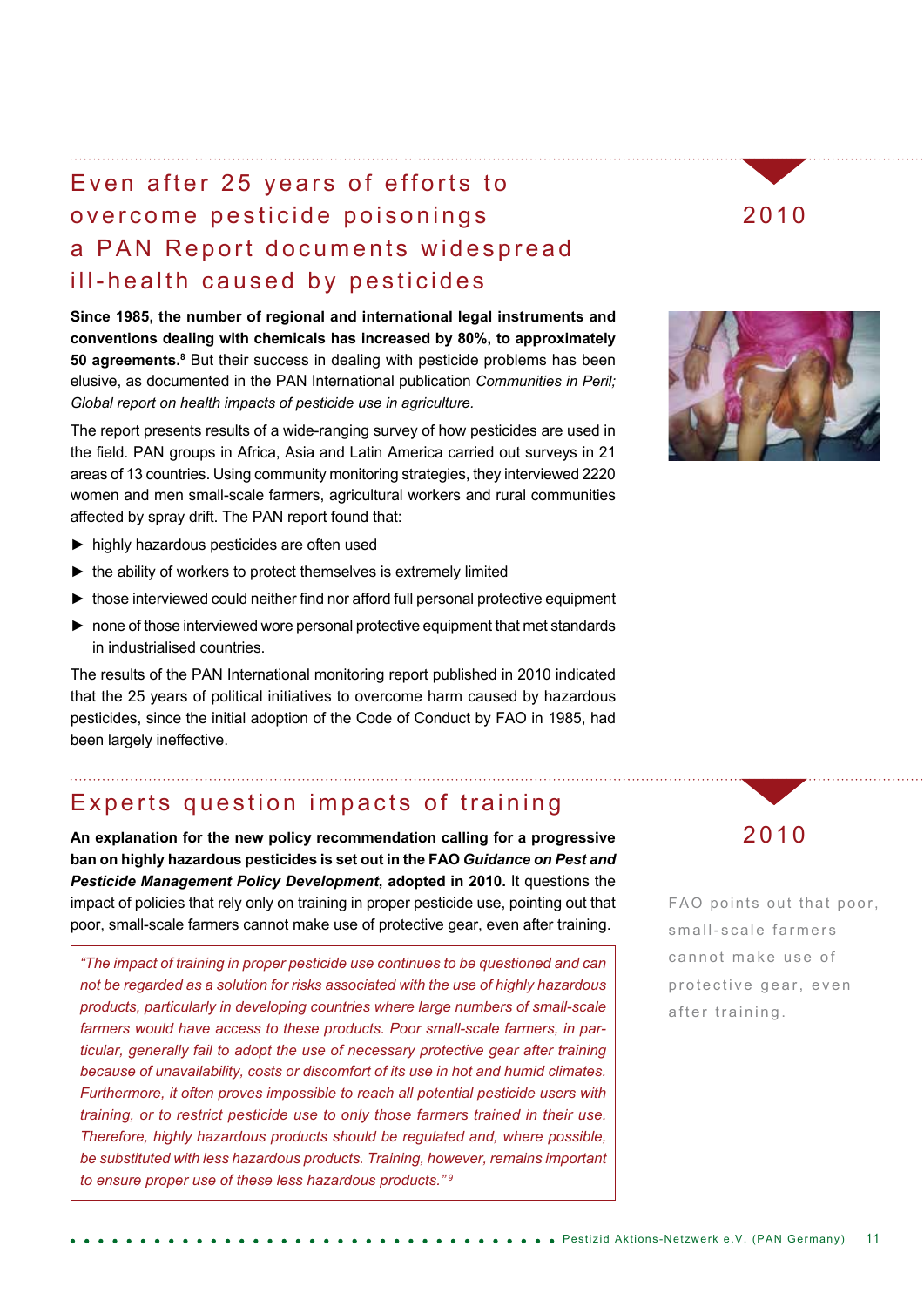### Calls for global ban of highly hazardous pesticides at ICCM 3

**At the third International Conference on Chemicals Management (ICCM 3), in Nairobi/Kenya, over 60 countries** and other participating organisations called for the Conference to support the progressive ban of highly hazardous pesticides and their substitution with safer alternatives. No decision was taken as the item was not on the agenda; however Intercessional regional SAICM meetings then discussed proposals for action on highly hazardous pesticides leading up to the Open-Ended Working Group in late 2014 and the fourth International Conference on Chemicals Management in 2015.<sup>10</sup>

## 2013



#### International Code of Conduct on Pesticide Management updated

**The updated and renamed International Code of Conduct on Pesticide Management was originally intended** to contain an annex with the JMPM criteria for highly hazardous pesticides. However it was decided instead to provide a definition of HHPs and to develop a separate guidance document, Guidelines on Highly Hazardous Pesticides. Several articles in the Code were changed to include HHPs (articles 7.5 and 9.4.1)

The definition of HHPs in the new International Code of Conduct on Pesticide Management adopted by FAO and WHO in 2013 is:<sup>11</sup>

*"Highly Hazardous Pesticides means pesticides that are acknowledged to present particularly high levels of acute or chronic hazards to health or environment according to internationally accepted classification systems such as WHO or GHS or their listing in relevant binding international agreements or conventions. In addition, pesticides that appear to cause severe or irreversible harm to health or the environment under conditions of use in a country may be considered to be and treated as highly hazardous."*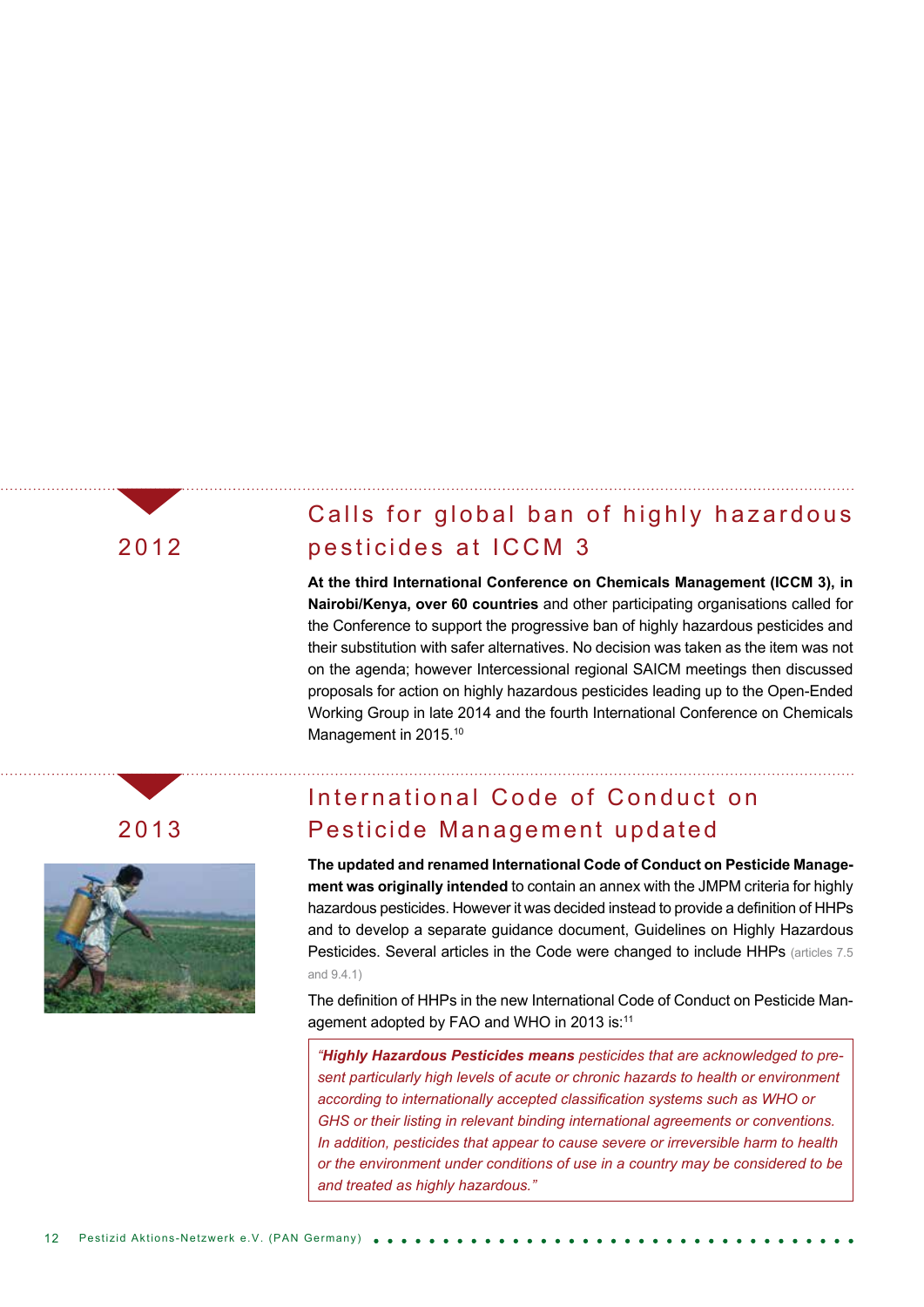#### ICCM 4 recommends action against highly hazardous pesticides

**Responding to the mounting concern, ICCM 4 adopted a resolution that recognized HHPs as an issue of concern** and noted that they cause adverse human health and environmental effects particularly in low-income and middle-income countries. It recognized that "additional action" on HHPs will be needed in order to attain the objectives of SAICM. It stated that "stakeholders should decide the extent to which they will be able to take individual and cooperative action on highly hazardous pesticides while respecting domestic and international obligations". Finally it encouraged stakeholders to "undertake concerted efforts" to implement an FAO/ UNEP/WHO strategy "to address highly hazardous pesticides … with emphasis on promoting agroecologically based alternatives and strengthening national regulatory capacity to conduct risk assessment and risk management, including the availability of necessary information, mindful of the responsibility of national and multinational enterprises". Stakeholders will report progress to the 3rd Open-ended Working Group and to ICCM 5<sup>12</sup>

## FAO/WHO Guidelines on Highly Hazardous Pesticides

**The International Code of Conduct on Pesticide Management's** Guidelines on Highly Hazardous Pesticides was published following a long process of development. The purpose of the guidelines is to provide a framework and methods to identify the HHPs in use, to assess the risks involved and to decide upon appropriate measures to mitigate these risks. The guidelines apply to all pesticides, including agricultural, public health, household, amenity and industrial pesticides. They establish that a needs assessment should be carried out using the following process:<sup>13</sup>

- *1. Stock-taking of the uses of identified HHPs and the reasons why they are being used.*
- *2. Identification of possible alternatives that are effective and pose less risk.*
- *3. Review of the need for identified uses of HHPs taking into consideration the available alternatives and economic aspects.*

The guidelines also reiterated the hierarchy for reducing risk from pesticides, as originally described in the 2010 FAO Guidelines on Pest and Pesticide Management Policy Development:

*1. Reduce reliance on pesticides. Determine to what extent current levels of pesticide use are actually needed and eliminate unjustified pesticide use. Make optimum use of non-chemical pest management practices in the context of sustainable intensification of crop production and integrated vector management.* 

*2. Select pesticides with the lowest risk. If use of pesticides is deemed necessary, select products with the lowest risk to human health and the environment from the available registered products of those that are effective against the pest or disease.* 

*3. Ensure proper use of the selected products for approved applications and in compliance with national regulations and international standards.* 

## 2015

... emphasis on promoting a groecologically based alternatives to HHPs

#### 2016

...make optimum use of non-chemical pest management…

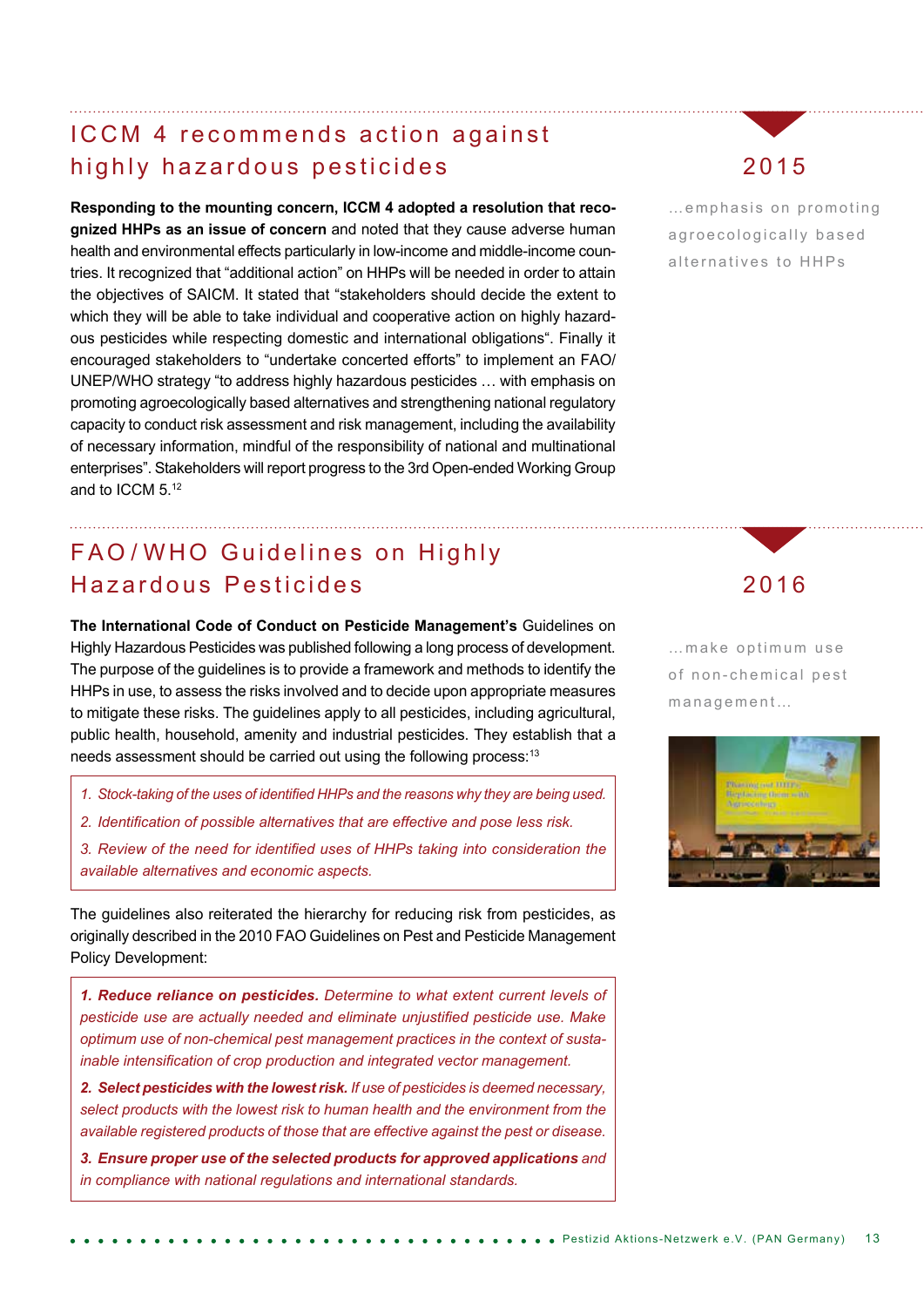*The impact of training in proper pesticide use continues to be questioned and can not be regarded as a solution for risks associated with the use of highly hazardous products…9*

14 Pestizid Aktions-Netzwerk e.V. (PAN Germany)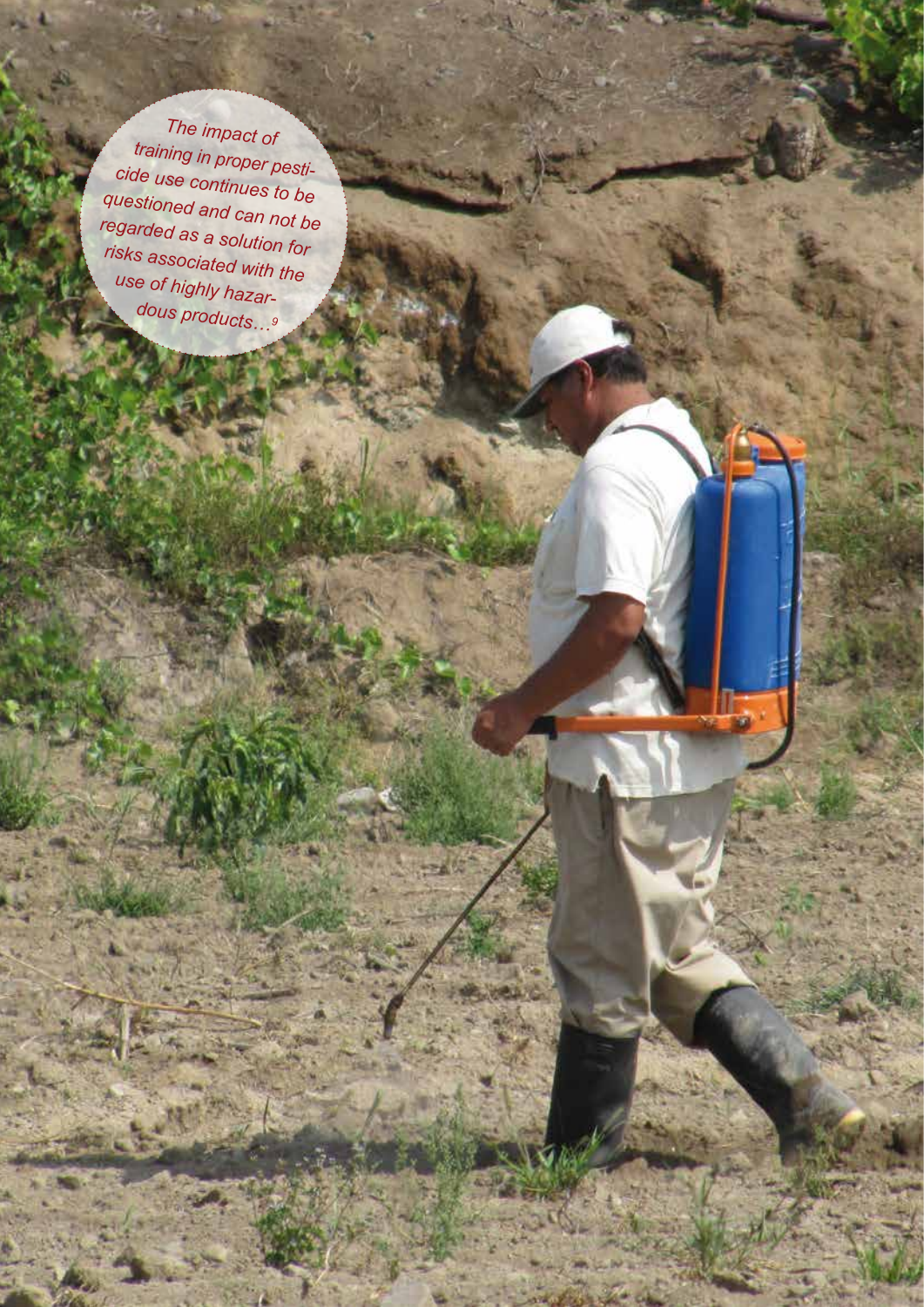## Health effects of pesticides

**Since the 1940s, the amount of synthetic chemical pesticides used annually worldwide has increased, resulting in considerable human health hazards.** At present, due to contamination of the environment and the food chain, presumably all populations worldwide are effected by pesticide contamination and face the threat of chronic health disorders. Particularly at-risk are people employed in agriculture because they are directly exposed to pesticides and frequently suffer from acute as well as chronic poisoning symptoms. A large number of highly hazardous pesticides are easily available, especially in developing countries, and many of them are used in agriculture, often even without appropriate protective clothing.

**Even though pesticides are poisons sold in very large amounts accurate global statistics on health effects of pesticides are not available. Estimates range from one million to 41 million people affected every year.** Most estimates exclude chronic poisonings and pesticide-related disease; and they reflect only the most severe cases, significantly underestimating unintentional pesticide poisonings because the figures are based primarily on hospital registries. However, most rural poor have no access to hospitals, and doctors and healthcare workers often fail to recognize and report poisoning cases. In Central America the under-reporting rate has been documented as 98%.<sup>14</sup> Surveys based on direct observation of agricultural workers provide estimates of acute health effects ranging from 2% to 10% of workers affected, and observations yield estimates ranging from 9% to 66%.15

#### For further reading:

- ► PAN Asia and the Pacific (2013): Poisoning our Future: Children and pesticides.
- ► PAN North America (2012): A Generation in jeopardy: How pesticides are undermining our children's health & intelligence.
- ► PAN Germany (2012): Pesticides and health hazards: Facts and figures.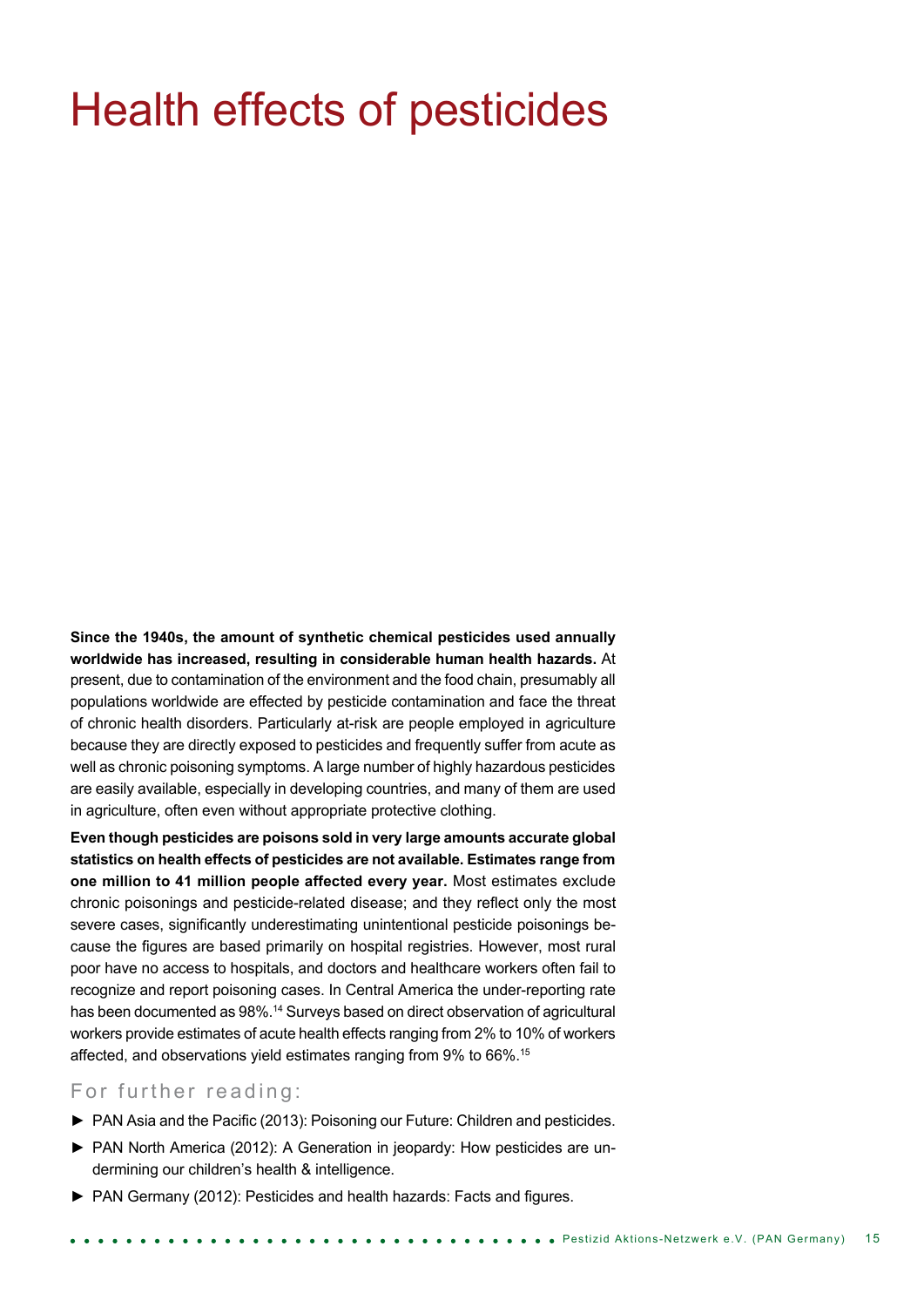## Messages from the field



- ► Pesticide use and handling frequently does not meet legal standards, e.g. while mixing pesticides without any protection.
- ► Spray mixtures are often prepared without protective clothing and even directly on the user's body, when they carry a backpack sprayer. The risk of direct contact with the pesticide and the resulting damage to their health is high.
- ► Pesticide equipment frequently leaks onto users spraying without wearing protection.

(Costa Rica. Photo: Fernando Ramiírez, RAP-AL)



► Pesticides and spray equipment are often stored in homes: near food and accessible to children.

(Senegal. Photo: PAN Africa)



Return systems for empty pesticide containers exist in some regions. But even in the more developed countries, frequently no adequate local system for disposing of empty pesticide containers exists. Large numbers of empty pesticide containers can be seen in irrigation canals or along roads or fields.

(Pesticide mixing area. Photo: Stefan Rösler-NABU)



► Poisonings can occur not only when pesticides are applied during cultivation, but also in the course of packaging of agricultural products. Women are often employed to do this work and risk health damage when they come into contact with agricultural products that have been treated with pesticides.

(Chile. Photo: RAP-AL)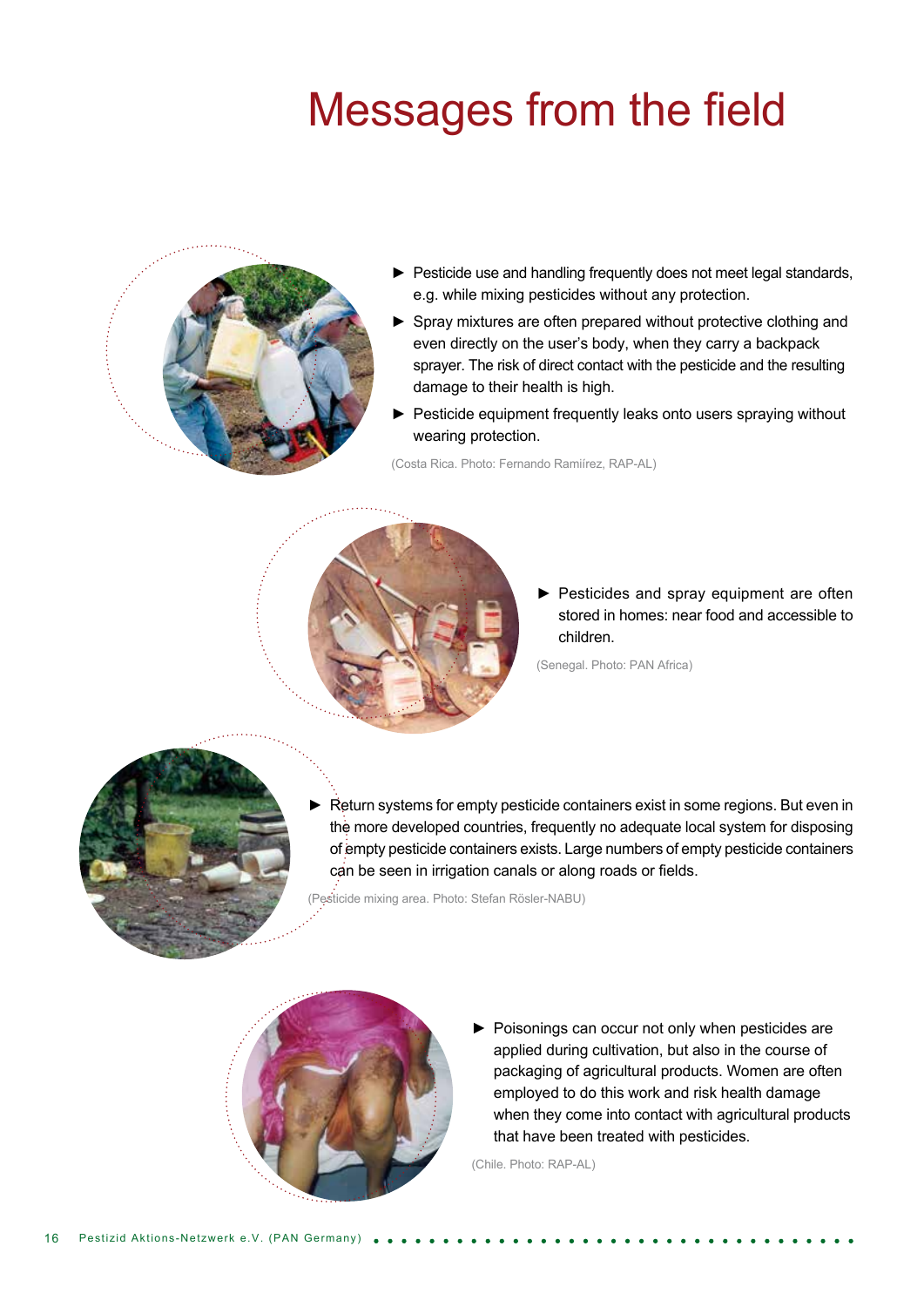## A call for action

**Solutions developed in the past cannot be used to address current pesticide-related problems:** they have failed to stop pesticide poisonings, especially in developing countries.

#### Governments should:

- ► Adopt a pro-health, precautionary approach to regulating pesticides, based on hazard assessment rather than risk assessment
- ► Phase out highly hazardous pesticides and replace them with the rapid deployment of ecosystem-based approaches to food and fibre production such as agroecology and organics
- ► Make pesticide manufacturers and distributors legally liable for human health and ecosystem harm
- ► Levy sales of pesticides to fund extension services that deploy ecosystem-based practices
- ► Establish no-spray buffer zones between fields that are sprayed and families and communities
- ► Rapidly implement international conventions related to pesticides
- ► Enact "right to information" regulations to ensure communities and agricultural workers are provided with full information on the pesticides that they are exposed to or spray.

#### Pesticide industry should:

- ► Cease the manufacture of highly hazardous pesticides and shift production to biopesticides, biological controls and other safer pest management options
- ► Adopt the life-cycle concept of pesticide management (Code of Conduct Article 1.7.5)
- ► Establish collection schemes for empty pesticide containers throughout all rural areas, including take-back for all manufacturers and sellers
- ► Ensure that pesticides from cradle to grave production to disposal – are handled only by people who are properly trained.

#### The food and fibre industry should:

- ► Use market influence to implement the replacement of highly hazardous pesticides with ecosystem-based approaches to agricultural production, especially in developing countries
- ► Develop and communicate a plan to support and/or implement the progressive phase-out of highly hazardous pesticides
- ► Share information on alternatives to highly hazardous pesticides with farmers and the public
- ► Promote transparency of pesticide use.

... adopt a policy to phase out highly h a z a r d o u s p e sticides and support ecosystembased approaches to agricultural production.

Stop Pesticide Poisonings!

…cease the manifacture of highly hazardous pesticides.

…support and share in formation on alternatives.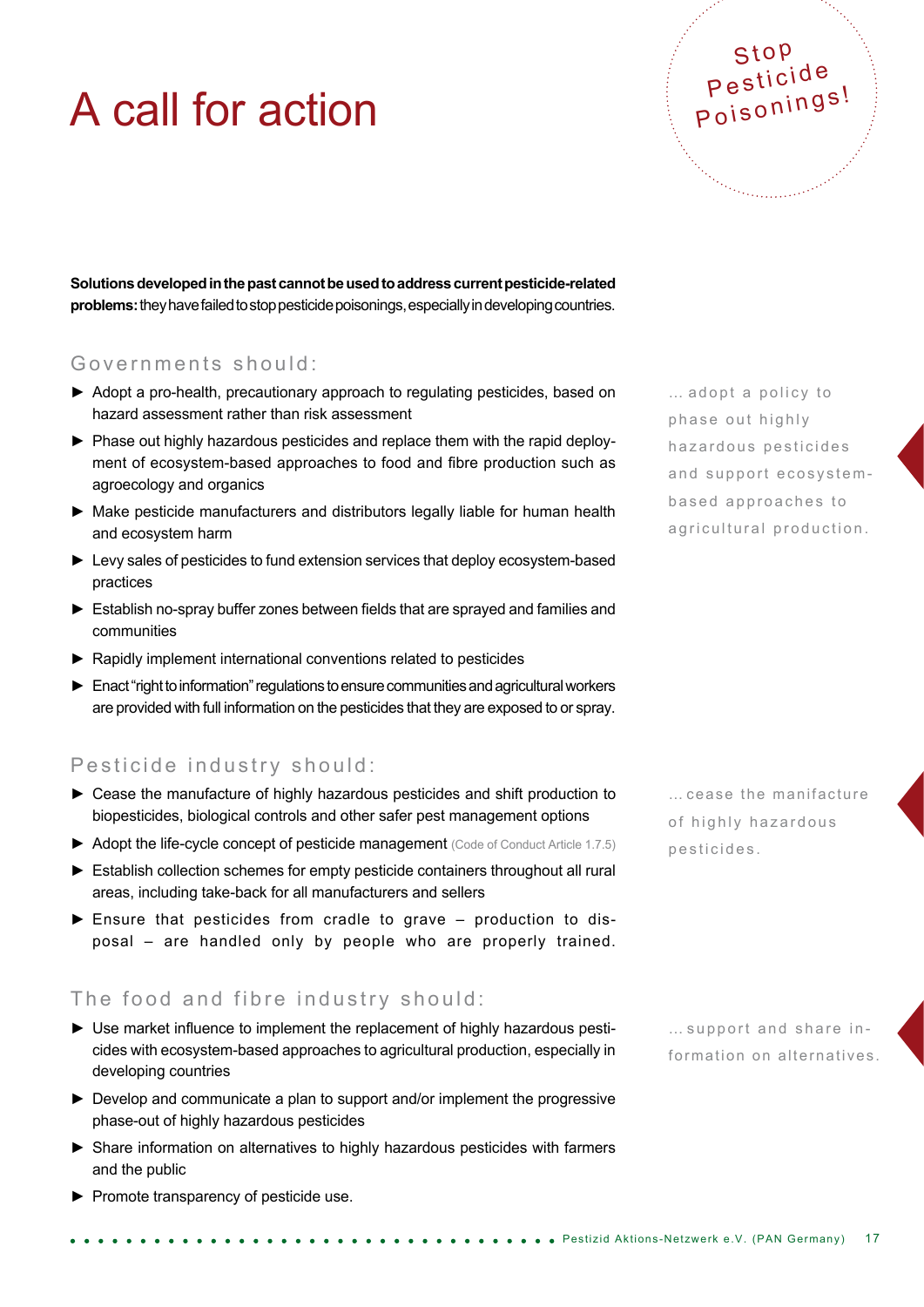#### For further reading

- ► PAN International (2015): Replacing Chemicals with Biology: Phasing out highly hazardous pesticides with agroecology
- ► PAN International (2010): Communities in Peril: Global report on health impacts of pesticide use in agriculture
- ► PAN International List of Highly Hazardous Pesticides www.pan-germany.org/gbr/project\_work/highly\_hazardous\_pesticides.html
- ► PANAP (2013): Poisoning our future: Children and pesticides
- ► PAN Germany (2012): Pesticides and Health Hazards: Facts and figures.
- ► PAN North America (2012): A Generation in Jeopardy: How pesticides are undermining our children's health & intelligence
- ► PAN Germany: Online Information Service for Non-Chemical Pest Management in the Tropics (OISAT). www.oisat.org
- ► PAN Africa, PAN UK, PAN Asia & Pacific (2008): International Tools for Preventing Local Pesticide Problems: A consolidated guide to the chemical codes & conventions. Edited by Gretta Goldenman and Esther Pozo Vera (European Centre on Sustainable Policies for Human and Environmental Rights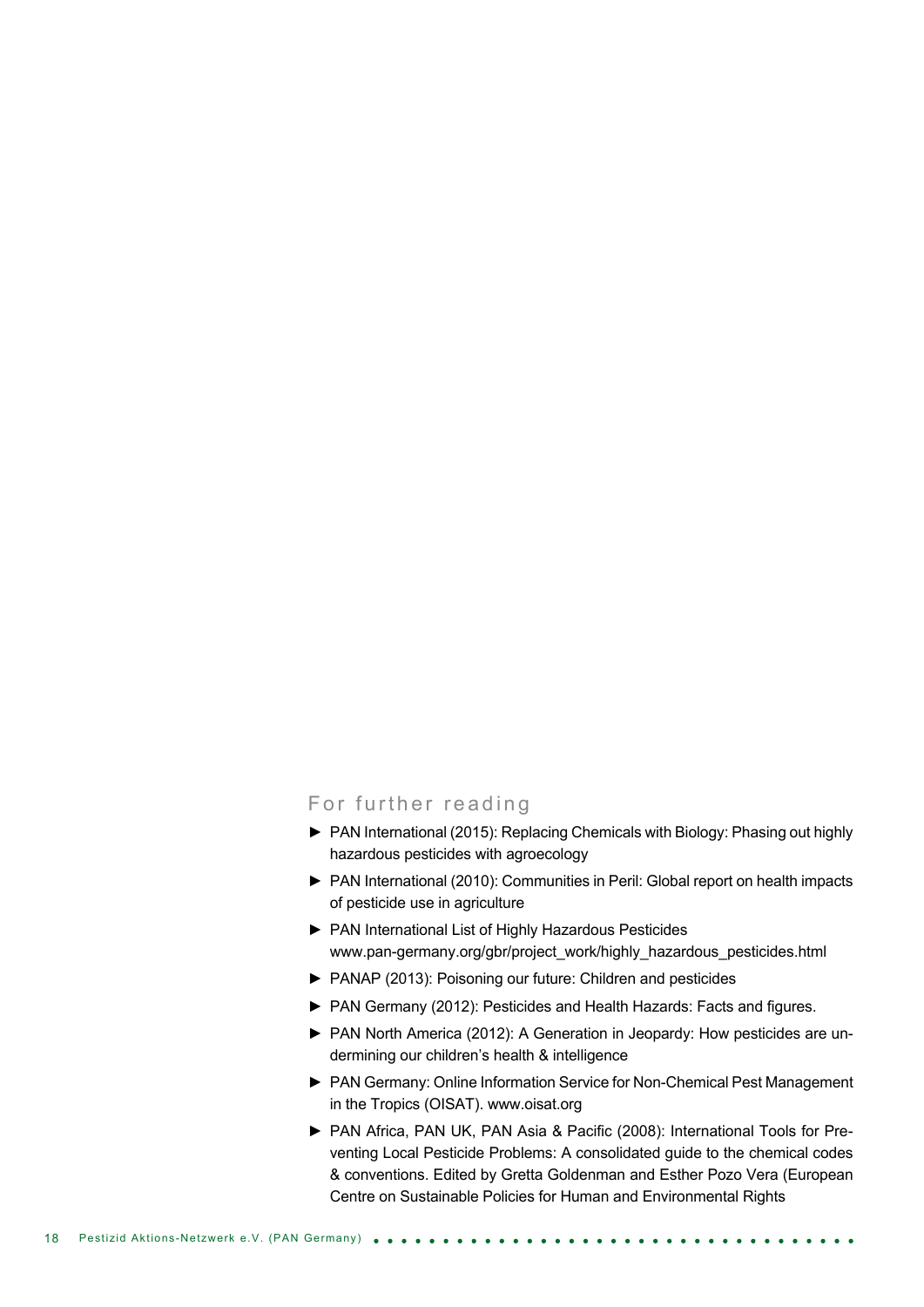

#### References

- 1 PAN North America (2013): A Generation in Jeopardy How pesticides are undermining our children's health & intelligence.
- 2 FAO and WHO (2014): International Code of Conduct on Pesticide Management.
- 3 UNEP (1992): Report of the United Nations Conference on the Human Environment, Stockholm, 5-16 June 1992.
- 4 For more information on the Rotterdam Convention see www.pic.int. For more information on the Stockholm Convention see www.chm.pops.int.
- 5 For more information on SAICM see: Weinberg J (2008): An NGO guide to SAICM: The approach to international chemicals management. A framework for action to protect human health and the environment from toxic chemicals.
- 6 FAO (2006): Report of the Council of FAO, 131st Session, Rome, 20-25 November 2006 (CL 131/REP).
- 7 FAO and WHO (2008): Report of the 2nd FAO/WHO Joint Meeting on Pesticide Management, 6-8th October 2008, Geneva.
- 8 PAN International (2010): Communities in Peril: Global report on health impacts of pesticide use in agriculture.
- 9 FAO (2010): Guidance on Pest and Pesticide Management Policy Development. Rome.
- 10 PAN and IPEN (2013): Thought starter paper on Highly Hazardous Pesticides and the Strategic Approach to International Chemicals Management submitted by PAN and IPEN. 4th Latin American and Caribbean regional meeting on the Strategic Approach to International Chemicals Management (SAICM) and related consultations, Mexico City, 19 to 22 August 2013.
- 11 FAO and WHO (2014): The International Code of Conduct on Pesticide Management. Rome.
- 12 UNEP (2015): Draft Resolution on Highly Hazardous Pesticides. SAICM/ICCM.4/CRP.16.
- 13 FAO and WHO (2016): International Code of Conduct on Pesticide Management Guidelines on Highly Hazardous Pesticides. Rome.
- 14 Murray D, Wesseling C, Keifer M, Corriols M, Henao S (2002): Surveillance of pesticide-related illness in the developing world: putting the data to work. J Int Occ Environ Health 8:243-248.
- 15 Jeyaratnam, J, Lun KC, Phoon WO (1987): Survey of acute pesticide poisoning among agricultural workers in four Asian countries. Bull, WHO, 65: 525-527; Condara G, et al. (1990): Pesticide poisonings among agricultural workers in Bolivia. In: Impact of pesticide Use on Health in Developing Countries. Proceedings of a symposium held in Ottawa, ON, Canada, September 17-20; Kishi M. Hirschorn N, Djadjadisastra M, Satterlee L, Strowman S, Dilts R (1995): Relationship of pesticide spraying to signs and symptoms in Indonesian farmers. Scand J Work Environ Health 21: 124-33; Murphy HH, Sanusi A, Dilts, R, Djajadisastra, M, Hirschorn N, Yuliatingsih S (1999): Health effects of pesticide use among Indonesian women farmers: Part I: Exposure and acute health effects. J Agromedicine 6 (3): 61-85.